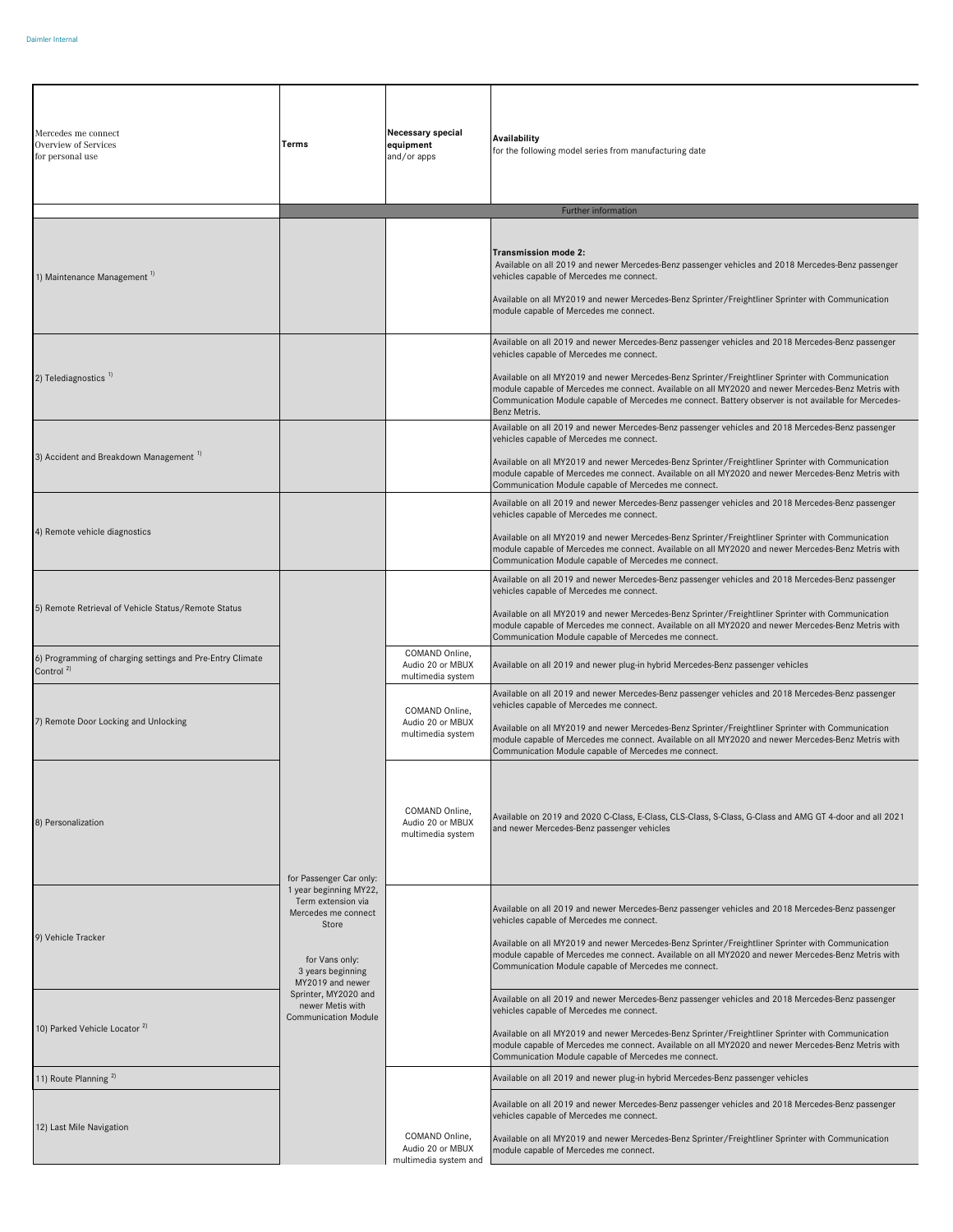|                                                 |                                                                                                                  | navigation                                                                                                                                    | Available on all 2019 and newer Mercedes-Benz passenger vehicles and 2018 Mercedes-Benz passenger<br>vehicles capable of Mercedes me connect.                                                                                                                                                  |
|-------------------------------------------------|------------------------------------------------------------------------------------------------------------------|-----------------------------------------------------------------------------------------------------------------------------------------------|------------------------------------------------------------------------------------------------------------------------------------------------------------------------------------------------------------------------------------------------------------------------------------------------|
| 13) Trip Statistics                             |                                                                                                                  |                                                                                                                                               | Available on all MY2019 and newer Mercedes-Benz Sprinter/Freightliner Sprinter with Communication<br>module capable of Mercedes me connect. Available on all MY2020 and newer Mercedes-Benz Metris with<br>Communication Module capable of Mercedes me connect.                                |
| 14) Geofencing                                  |                                                                                                                  | COMAND Online,<br>Audio 20 or MBUX<br>multimedia system                                                                                       | Available on all 2019 and newer Mercedes-Benz passenger vehicles and 2018 Mercedes-Benz passenger<br>vehicles capable of Mercedes me connect.                                                                                                                                                  |
|                                                 |                                                                                                                  |                                                                                                                                               | Available on all MY2019 and newer Mercedes-Benz Sprinter/Freightliner Sprinter with Communication<br>module capable of Mercedes me connect. Available on all MY2020 and newer Mercedes-Benz Metris with<br>Communication Module capable of Mercedes me connect.                                |
| 15) Concierge Service                           | 1 year<br>from activation                                                                                        | COMAND Online and<br>Navigation                                                                                                               | Available on all 2019 and 2020 Mercedes-Benz passenger vehicles equipped with Navigation and 2018<br>Mercedes-Benz passenger vehicles capable of Mercedes me connect and equipped with Navigation                                                                                              |
| 16 Concierge Payments                           | 1 year<br>from activation                                                                                        | COMAND Online and<br>Navigation                                                                                                               | Available on all 2019 and 2020 Mercedes-Benz passenger vehicles equipped with Navigation and 2018<br>Mercedes-Benz passenger vehicles capable of Mercedes me connect and equipped with Navigation                                                                                              |
|                                                 |                                                                                                                  | COMAND Online, Audio<br>20, Audio 40 or MBUX<br>multimedia system with<br>navigation                                                          | Available on 2019 A-Class, C-Class, E-Class, CLS-Class, S-Class, G-Class and AMG GT 4-door and 2020 A-<br>Class, CLA, C-Class, GLB, GLC, GLC-Coupe, E-Class, GLE, CLS, S-Class, GLS, G-Class, AMG GT, AMD GT 4-door<br>and all 2021 Mercedes-Benz passenger vehicles equipped with Navigation. |
| 17) Live Traffic Information                    |                                                                                                                  |                                                                                                                                               | Available on all MY2019 and newer Mercedes-Benz Sprinter/Freightliner Sprinter with Communication<br>module capable of Mercedes me connect. Available on all MY2021 and newer Mercedes-Benz Metris<br>equipped with Communication Module and Navigation and capable of Mercedes me connect.    |
|                                                 |                                                                                                                  | COMAND Online, Audio<br>20 or MBUX multimedia<br>system with navigation                                                                       | Available on 2019 A-Class, C-Class, E-Class, CLS-Class, S-Class, G-Class and AMG GT 4-door and 2020 A-<br>Class, CLA, C-Class, GLB, GLC, GLC-Coupe, E-Class, GLE, CLS, S-Class, GLS, G-Class, AMG GT, AMD GT 4-door<br>and all 2021 Mercedes-Benz passenger vehicles equipped with Navigation. |
| 18) Car-to-X Communication                      |                                                                                                                  |                                                                                                                                               | Available on all MY2019 and newer Mercedes-Benz Sprinter/Freightliner Sprinter with Communication<br>module capable of Mercedes me connect.                                                                                                                                                    |
| 19) Internet Radio <sup>3)</sup>                |                                                                                                                  | COMAND Online, Audio<br>20 or MBUX multimedia<br>system with navigation                                                                       | Available on all 2019 and newer Mercedes-Benz passenger vehicles (2019 A-Class and 2020 A-Class,<br>CLA, GLC, GLC-Coupe, GLE, GLS with connect 5 excluded) and all 2018 Mercedes-Benz passenger vehicles<br>capable of Mercedes me connect                                                     |
|                                                 |                                                                                                                  |                                                                                                                                               | Available on all MY2019 and newer Mercedes-Benz Sprinter/Freightliner Sprinter with Communication<br>module capable of Mercedes me connect.                                                                                                                                                    |
| 20) Parking                                     | for Passenger Car only:<br>1 year beginning MY22,<br>Term extension via<br>Mercedes me connect                   | COMAND Online, Audio<br>20 or MBUX multimedia<br>system with navigation                                                                       | Available on 2019 A-Class, C-Class, E-Class, CLS-Class, S-Class, G-Class and AMG GT 4-door and<br>2020 A-Class, CLA, C-Class, GLB, GLC, GLC Coupe, E-Class, GLE, CLS, S-Class, GLS, G-Class, AMG GT, AMG<br>GT 4-door and all 2021 Mercedes-Benz passenger vehicles                            |
| 21) Fuel Station Prices                         |                                                                                                                  | COMAND Online, Audio<br>20 or MBUX multimedia<br>system with navigation                                                                       | Available on 2019 A-Class, C-Class, E-Class, CLS-Class, S-Class, G-Class and AMG GT 4-door and<br>2020 A-Class, CLA, C-Class, GLB, GLC, GLC Coupe, E-Class, GLE, CLS, S-Class, GLS, G-Class, AMG GT, AMG<br>GT 4-door and all 2021 Mercedes-Benz passenger vehicles                            |
| 22) Online Map Update                           | Store<br>for Vans only:                                                                                          | COMAND Online, Audio<br>20 or MBUX multimedia<br>system with navigation                                                                       | Available on 2019 A-Class, C-Class, E-Class, CLS-Class, S-Class, G-Class and AMG GT 4-door and<br>2020 A-Class, CLA, C-Class, GLB, GLC, GLC Coupe, E-Class, GLE, CLS, S-Class, GLS, G-Class, AMG GT, AMG<br>GT 4-door and all 2021 Mercedes-Benz passenger vehicles.                           |
|                                                 | 3 years beginning<br>MY2019 and newer<br>Sprinter, MY2020 and<br>newer Metis with<br><b>Communication Module</b> |                                                                                                                                               | Available on all MY2019 and newer Mercedes-Benz Sprinter/Freightliner Sprinter with Communication<br>module capable of Mercedes me connect.                                                                                                                                                    |
| 23) e-Navigator/Charging Stations <sup>2)</sup> |                                                                                                                  | COMAND Online, Audio<br>20 or MBUX multimedia<br>system with navigation                                                                       | Available on all 2019 and newer plug-in hybrid Mercedes-Benz passenger vehicles                                                                                                                                                                                                                |
| 24) Local Search                                |                                                                                                                  | COMAND Online, Audio<br>20 or MBUX multimedia                                                                                                 | Available on 2019 A-Class, C-Class, E-Class, CLS-Class, S-Class, G-Class and AMG GT 4-door and<br>2020 A-Class, CLA, C-Class, GLB, GLC, GLC Coupe, E-Class, GLE, CLS, S-Class, GLS, G-Class, AMG GT, AMG<br>GT 4-door and all 2021 Mercedes-Benz passenger vehicles.                           |
|                                                 |                                                                                                                  |                                                                                                                                               | Available on all MY2019 and newer Mercedes-Benz Sprinter/Freightliner Sprinter with Communication<br>module capable of Mercedes me connect.                                                                                                                                                    |
| 24.1) POI Download                              | system with navigation                                                                                           | Available on all 2019 and newer Mercedes-Benz passenger vehicles and 2018 Mercedes-Benz passenger<br>vehicles capable of Mercedes me connect. |                                                                                                                                                                                                                                                                                                |
|                                                 |                                                                                                                  | Available on all MY2019 and newer Mercedes-Benz Sprinter/Freightliner Sprinter with Communication<br>module capable of Mercedes me connect.   |                                                                                                                                                                                                                                                                                                |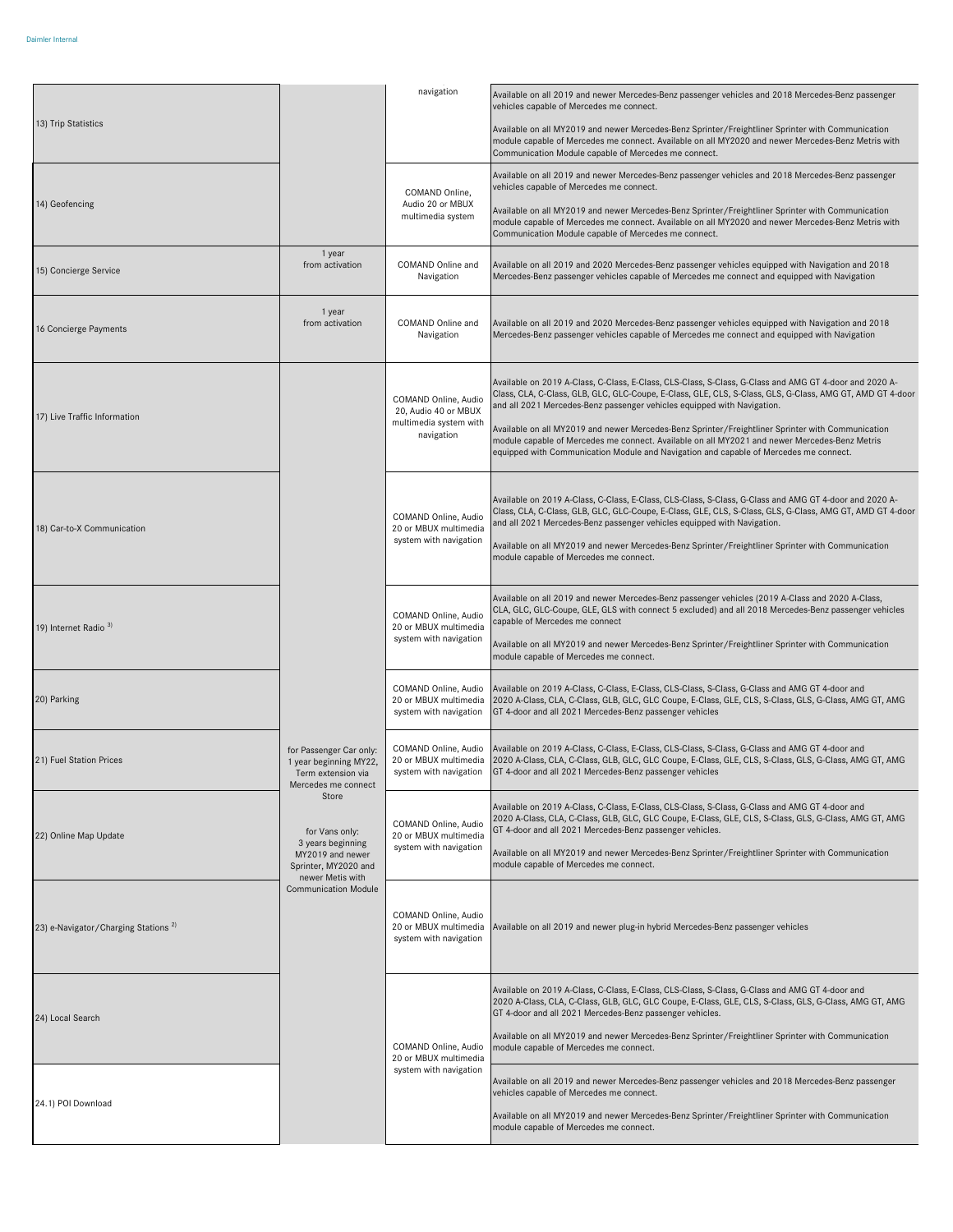| 25) Weather                                                                       |                                                                                                                                                                                                                                               |                                                                                       | Available on 2019 A-Class, C-Class, E-Class, CLS-Class, S-Class, G-Class and AMG GT 4-door and<br>2020 A-Class, CLA, C-Class, GLB, GLC, GLC Coupe, E-Class, GLE, CLS, S-Class, GLS, G-Class, AMG GT, AMG<br>GT 4-door and all 2021 Mercedes-Benz passenger vehicles.<br>Available on all MY2019 and newer Mercedes-Benz Sprinter/Freightliner Sprinter with Communication<br>module capable of Mercedes me connect.                          |
|-----------------------------------------------------------------------------------|-----------------------------------------------------------------------------------------------------------------------------------------------------------------------------------------------------------------------------------------------|---------------------------------------------------------------------------------------|----------------------------------------------------------------------------------------------------------------------------------------------------------------------------------------------------------------------------------------------------------------------------------------------------------------------------------------------------------------------------------------------------------------------------------------------|
| 26) Predictive Navigation                                                         |                                                                                                                                                                                                                                               |                                                                                       | Available on 2019 A-Class, C-Class, E-Class, CLS-Class, S-Class, G-Class and AMG GT 4-door and<br>2020 A-Class, CLA, C-Class, GLB, GLC, GLC Coupe, E-Class, GLE, CLS, S-Class, GLS, G-Class, AMG GT, AMG<br>GT 4-door and all 2021 Mercedes-Benz passenger vehicles<br>Available on all MY2019 and newer Mercedes-Benz Sprinter/Freightliner Sprinter with Communication<br>module capable of Mercedes me connect.                           |
| 27) Mercedes-Benz Apps                                                            |                                                                                                                                                                                                                                               | <b>COMAND Online or</b><br>Audio 20                                                   |                                                                                                                                                                                                                                                                                                                                                                                                                                              |
| 27.1) Internet Radio                                                              | 1 year beginning MY22                                                                                                                                                                                                                         |                                                                                       | Available on all 2019 Mercedes-Benz passenger vehicles (A-Class excluded) and 2020 GLA, C-Class, SLC, E-<br>Class, CLS, S-Class, SL, G-Class, AMG GT, AMG GT 4-door and 2018 Mercedes-Benz passenger vehicles<br>capable of Mercedes me connect                                                                                                                                                                                              |
| 27.2) Local Search                                                                | Term extension via<br>Mercedes me connect<br>Store                                                                                                                                                                                            |                                                                                       | Available on all 2019 Mercedes-Benz passenger vehicles (A-Class excluded) and 2020 GLA, C-Class, SLC, E-<br>Class, CLS, S-Class, SL, G-Class, AMG GT, AMG GT 4-door and 2018 Mercedes-Benz passenger vehicles<br>capable of Mercedes me connect                                                                                                                                                                                              |
| 27.3) Weather                                                                     |                                                                                                                                                                                                                                               |                                                                                       | Available on all 2019 Mercedes-Benz passenger vehicles (A-Class excluded) and 2020 GLA, C-Class, SLC, E-<br>Class, CLS, S-Class, SL, G-Class, AMG GT, AMG GT 4-door and 2018 Mercedes-Benz passenger vehicles<br>capable of Mercedes me connect                                                                                                                                                                                              |
| 28) Theft notification and Parked Collision Detection                             | 1 year beginning MY22<br>Term extension via<br>Mercedes me connect                                                                                                                                                                            | Anti-Theft Protection<br>package (P54) & 852                                          | Available standard on 2020 E-Class, CLS, S-Class, G-Class, GT 4-door, C AMG and 2021 C AMG, GLC AMG, E-<br>Class, CLS, GLE, GLS, S-Class, G-Class, GT 4-Door. Optional on 2020 C-Class, GLB and 2021 C-Class, GLC                                                                                                                                                                                                                            |
| 32.1) Theft notification and parking damage detection incl.<br>360° camera images | Store                                                                                                                                                                                                                                         |                                                                                       | Available on 2021 S-class and 2022 EQS                                                                                                                                                                                                                                                                                                                                                                                                       |
| 29) Interface to Third-Party Providers                                            |                                                                                                                                                                                                                                               | COMAND Online, Audio<br>20 or MBUX multimedia<br>system                               | Available on all 2019 and newer Mercedes-Benz passenger vehicles and 2018 Mercedes-Benz passenger<br>vehicles capable of Mercedes me connect.<br>Available on all MY2019 and newer Mercedes-Benz Sprinter/Freightliner Sprinter with Communication<br>module capable of Mercedes me connect. Available on all MY2020 and newer Mercedes-Benz Metris<br>equipped with Communication Module and Navigation and capable of Mercedes me connect. |
| 30) Connection to Content Providers                                               | for Passenger Car only:<br>1 year beginning MY22,<br>Term extension via<br>Mercedes me connect<br>Store<br>for Vans only:<br>3 years beginning<br>MY2019 and newer<br>Sprinter, MY2020 and<br>newer Metis with<br><b>Communication Module</b> | MBUX multimedia system<br>with pre-installation for<br>navigation or media<br>display | Available on 2019 and newer A-Class, 2020 CLA, GLE, GLB, GLS and 2021 CLA, CLS, E-Class, GLA, GLB, GLC,<br>GLE, GLS, GT 4-Door, S-Class.<br>Available on all MY2019 and newer Mercedes-Benz Sprinter/Freightliner Sprinter with Communication<br>module capable of Mercedes me connect.                                                                                                                                                      |
| 31) LINGUATRONIC online voice control                                             | for Passenger Car only:<br>1 year beginning MY22,<br>Term extension via<br>Mercedes me connect<br>Store<br>for Vans only:<br>3 years beginning<br>MY2019 and newer<br>Sprinter, MY2020 and<br>newer Metis with<br><b>Communication Module</b> | MBUX multimedia systen<br>with pre-installation for<br>navigation or media<br>display | Available on 2019 and newer A-Class, 2020 CLA, GLE, GLB, GLS and 2021 CLA, CLS, E-Class, GLA, GLB, GLC,<br>GLE, GLS, GT 4-Door, S-Class.<br>Available on all MY2019 and newer Mercedes-Benz Sprinter/Freightliner Sprinter with Communication<br>module capable of Mercedes me connect.                                                                                                                                                      |
| 32) Global Search                                                                 | for Passenger Car only:<br>1 year beginning MY22,<br>Term extension via<br>Mercedes me connect<br>Store<br>for Vans only:<br>3 years beginning<br>MY2019 and newer<br>Sprinter, MY2020 and<br>newer Metis with<br><b>Communication Module</b> | MBUX multimedia systen<br>with pre-installation for<br>navigation or media<br>display | Available on 2019 and newer A-Class, 2020 CLA, GLE, GLB, GLS and 2021 CLA, CLS, E-Class, GLA, GLB, GLC,<br>GLE, GLS, GT 4-Door, S-Class.<br>Available on all MY2019 and newer Mercedes-Benz Sprinter/Freightliner Sprinter with Communication<br>module capable of Mercedes me connect.                                                                                                                                                      |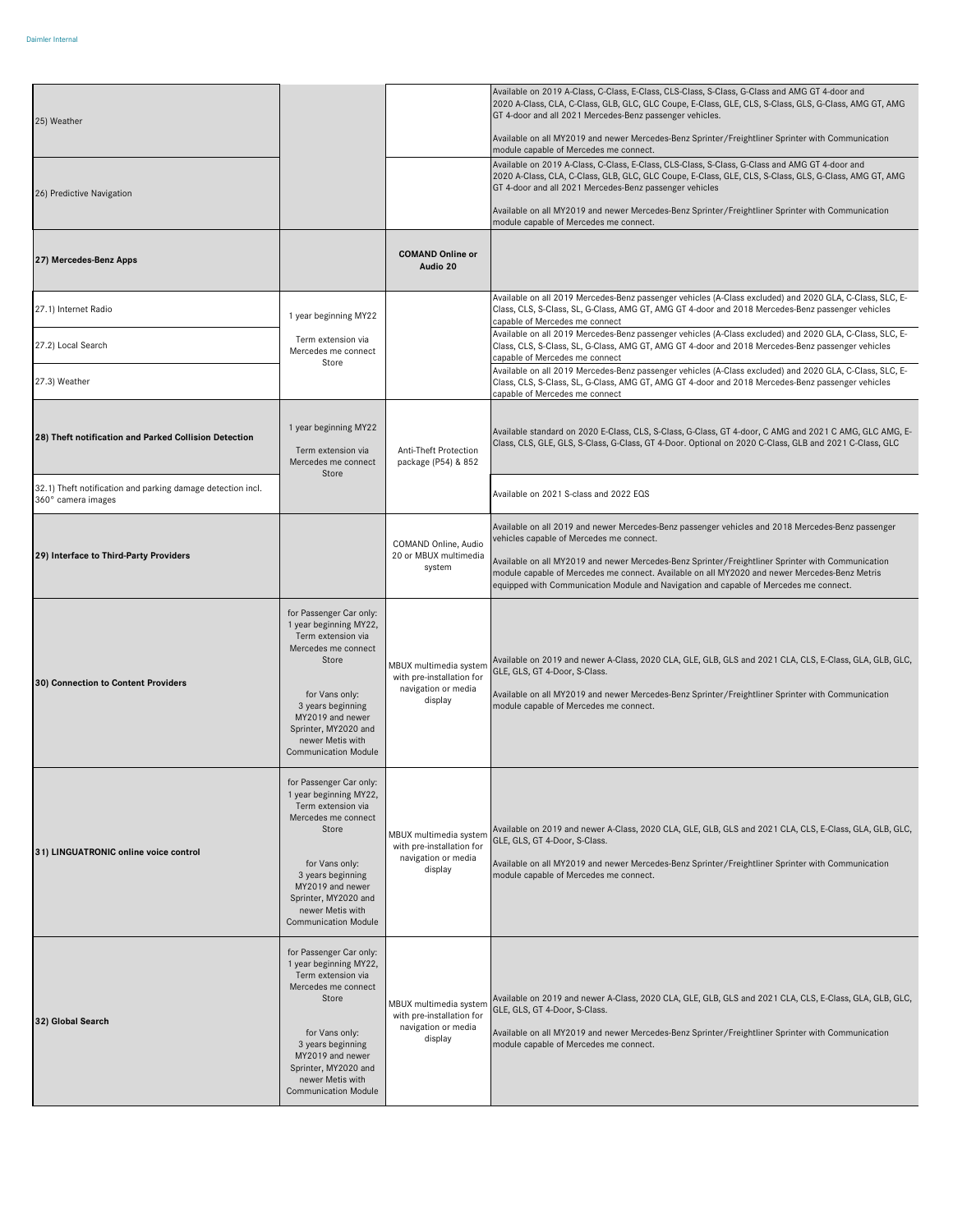| 33) Valet Protect                                       | for Passenger Car only:<br>1 year beginning MY22,<br>Term extension via<br>Mercedes me connect<br>Store<br>for Vans only:<br>3 years beginning<br>MY2019 and newer<br>Sprinter, MY2020 and<br>newer Metis with<br><b>Communication Module</b> | COMAND Online, Audio<br>20 or MBUX multimedia<br>system                                                                   | Available on all 2019 and newer Mercedes-Benz passenger vehicles and 2018 Mercedes-Benz passenger<br>vehicles capable of Mercedes me connect.<br>Available on all MY2019 and newer Mercedes-Benz Sprinter/Freightliner Sprinter with Communication<br>module capable of Mercedes me connect. Available on all MY2020 and newer Mercedes-Benz Metris<br>equipped with Communication Module capable of Mercedes me connect. |
|---------------------------------------------------------|-----------------------------------------------------------------------------------------------------------------------------------------------------------------------------------------------------------------------------------------------|---------------------------------------------------------------------------------------------------------------------------|---------------------------------------------------------------------------------------------------------------------------------------------------------------------------------------------------------------------------------------------------------------------------------------------------------------------------------------------------------------------------------------------------------------------------|
| 34) Speed Alert                                         | for Passenger Car only:<br>1 year beginning MY22,<br>Term extension via<br>Mercedes me connect<br>Store<br>for Vans only:<br>3 years beginning<br>MY2019 and newer<br>Sprinter, MY2020 and<br>newer Metis with<br><b>Communication Module</b> | COMAND Online, Audio<br>20 or MBUX multimedia<br>system                                                                   | Available on all 2019 and newer Mercedes-Benz passenger vehicles and 2018 Mercedes-Benz passenger<br>vehicles capable of Mercedes me connect.<br>Available on all MY2019 and newer Mercedes-Benz Sprinter/Freightliner Sprinter with Communication<br>module capable of Mercedes me connect                                                                                                                               |
| 35) ENERGIZING COACH                                    | 1 year beginning MY22<br>Term extension via<br>Mercedes me connect<br>Store                                                                                                                                                                   | Special equipment<br>PBR or PBP Code                                                                                      | Available on 2020 GLE, GLS, 2021 S-Class, 2022 EQS                                                                                                                                                                                                                                                                                                                                                                        |
| 36) Mercedes me Charge <sup>2)</sup>                    | 1 year from activation<br>Term extension via<br>Mercedes me connect<br>Store                                                                                                                                                                  | MBUX multimedia system<br>with navigation pre-<br>installation, Remote and<br>Navigation Services (13U)                   | Available on 2020 GLC 350e and 2022 EQS                                                                                                                                                                                                                                                                                                                                                                                   |
| 37) Remote Engine Start (for pre-entry climate control) | 1 year beginning MY22<br>Term extension via<br>Mercedes me connect<br>Store                                                                                                                                                                   | Automatic transmission<br>37U                                                                                             | without ESL, code 26U or Available on 2019 and newer A-Class, CLA, GLA, C-Class, E-Class, CLS, S-Class, GLB, GLC, GLE, GLS, G-Class.                                                                                                                                                                                                                                                                                      |
| 38) Stolen-Vehicle Location Assistance                  | for Passenger Car only:<br>1 year beginning MY22,<br>Term extension via<br>Mercedes me connect<br>Store<br>for Vans only:<br>3 years beginning<br>MY2019 and newer<br>Sprinter, MY2020 and<br>newer Metis with<br><b>Communication Module</b> | 09U or 34U                                                                                                                | Available on all 2019 and newer Mercedes-Benz passenger vehicles and 2018 Mercedes-Benz passenger<br>vehicles capable of Mercedes me connect<br>Available on all MY2019 and newer Mercedes-Benz Sprinter/Freightliner Sprinter with Communication<br>module capable of Mercedes me connect. Available on all MY2020 and newer Mercedes-Benz Metris<br>equipped with Communication Module capable of Mercedes me connect.  |
| 39) Connected Traffic Light Information                 | 1 year beginning MY22<br>Term extension via<br>Mercedes me connect<br>Store                                                                                                                                                                   | MBUX multimedia system<br>with pre-installation for<br>navigation or media<br>display                                     | Available on all 2021 and newer Mercedes-Benz passenger vehicles capable of Mercedes me connect.                                                                                                                                                                                                                                                                                                                          |
| 40) Third Party Marketplace (Tolls)                     |                                                                                                                                                                                                                                               | MBUX multimedia system<br>with pre-installation for<br>navigation or media<br>display and additional<br>required hardware | Available on 2021 S-class                                                                                                                                                                                                                                                                                                                                                                                                 |
| 41) Online-Music                                        | 1 year beginning MY22<br>Term extension via<br>Mercedes me connect<br>Store                                                                                                                                                                   | MBUX multimedia system<br>with pre-installation for<br>navigation or media<br>display and additional<br>required hardware | Available on 2021 S-class                                                                                                                                                                                                                                                                                                                                                                                                 |
| 42) Navigation with Electric Intelligence <sup>2)</sup> | 1 year beginning MY22<br>Term extension via<br>Mercedes me connect<br>Store                                                                                                                                                                   | MBUX multimedia system<br>with pre-installation for<br>navigation or media<br>display and additional<br>required hardware | Available on 2022 EQS                                                                                                                                                                                                                                                                                                                                                                                                     |